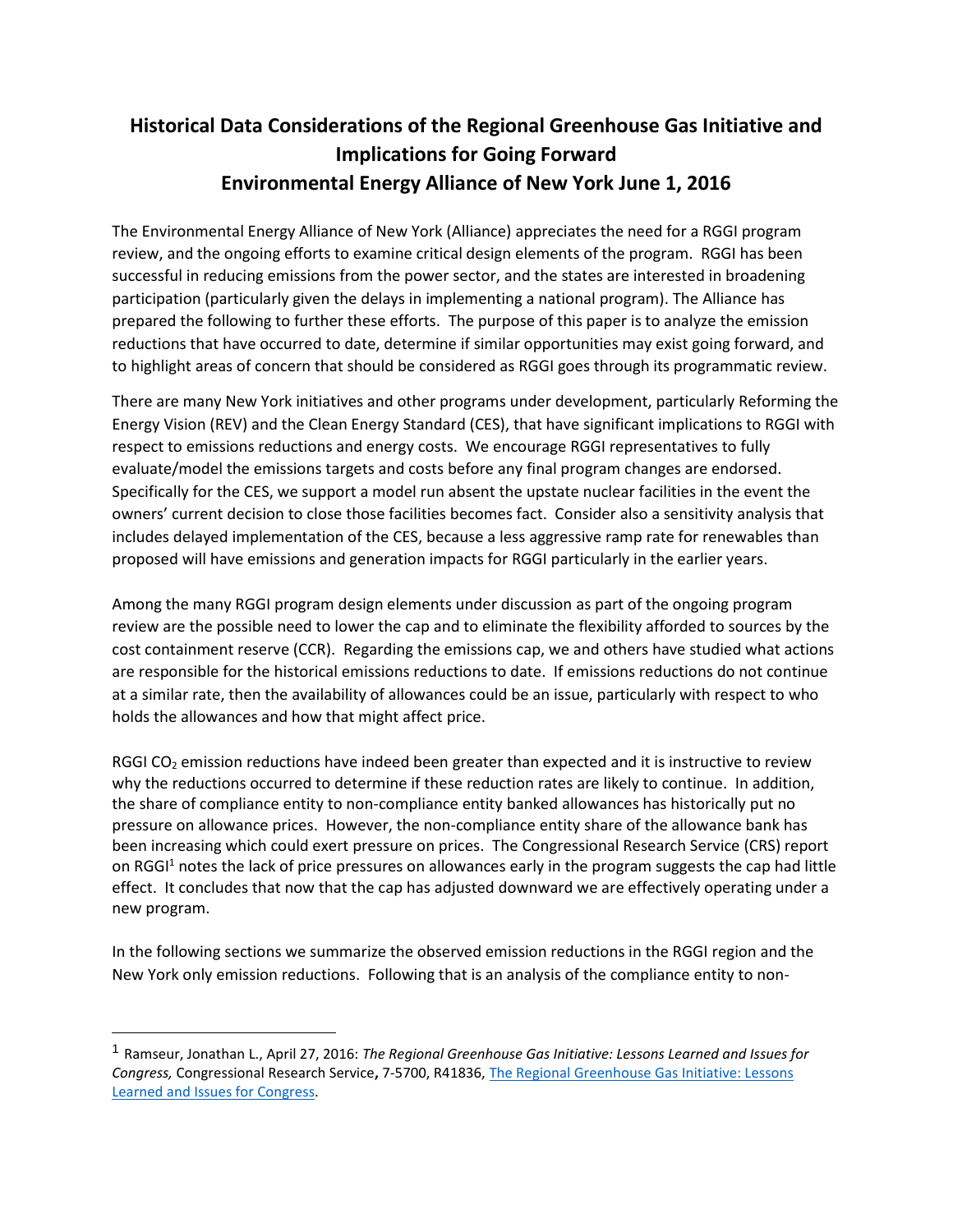compliance entity allowance holdings. Finally there is a summary of the results and implications that demonstrates that the history to date of RGGI should be no guide to the future.

# **RGGI Emission Reductions**

 $\overline{\phantom{a}}$ 

The April 29 2016 RGGI stakeholder presentations included a reference to the Murray and Maniloff  $(2015)^2$  paper that includes an estimate of RGGI program emission reductions. The presentation included the conclusion that "The analysis shows that after the introduction of RGGI in 2009 the region's emissions would have been 24 percent higher without the program, accounting for about half of the region's emissions reductions during that time". The presentation further suggested that "The other half is due to recession, complementary environmental programs and lowered natural gas prices." The results in this paper are based on an econometric modelling analysis. This prediction can be considered the upper bound emission reductions owing to the RGGI program.

The Congressional Research Service (CRS) report describes the history of RGGI emissions and allowance allocations. The author notes that:

Although actual emissions were ultimately well below the original emissions cap, the cap's existence attached a price to the regulated entities'  $CO<sub>2</sub>$  emissions. Because the cap level was above actual emissions, the allowance price acted like an emissions fee or carbon tax. Although the cap likely had limited *direct* impact on the region's power plant emissions, the revenues generated from the emission allowance sales likely had some impact on emission levels in the region.

However, there was no attempt to quantify the emissions impact.

Given this background provided by the CRS report, we used data from EPA's CAMD Data and Maps website to look at the changes in CO<sub>2</sub> emissions in the RGGI states by fuel type. This analysis does not attempt to reconcile differences between RGGI and all the other programs in this database. Annual data were downloaded for the years 2006-2015 for the RGGI states for all programs. Non-RRGI affected units are included and some of the included units report only six months of the year so this is not an exact analysis. Nonetheless, these data can give us an idea of how RGGI emissions were reduced.

For this analysis (Table 1) the 2006-2008 data were averaged to establish a pre-RGGI baseline and the total and fuel-type specific annual emissions were subtracted from the baseline to get the reductions during the RGGI program. For the facilities in this dataset in 2015 there has been a 41 million ton reduction from the 127 million ton baseline or a 32% reduction. Note that coal and residual oil emissions dropped 57 million tons from the baseline of 85 million tons or 67%. Natural gas emissions increased 15 million tons and other solids (mostly wood) increased1.3 million tons. Over the same time period gross loads and steam load declined 23% and 58%, respectively.

<sup>2</sup> Murray, Brian C., Maniloff, Peter T., Why Have Greenhouse Emissions in RGGI States Declined? An Econometric Attribution to Economic, Energy Market, and Policy Factors, *Energy Economics* (2015), doi: 10.1016/j.eneco.2015.07.013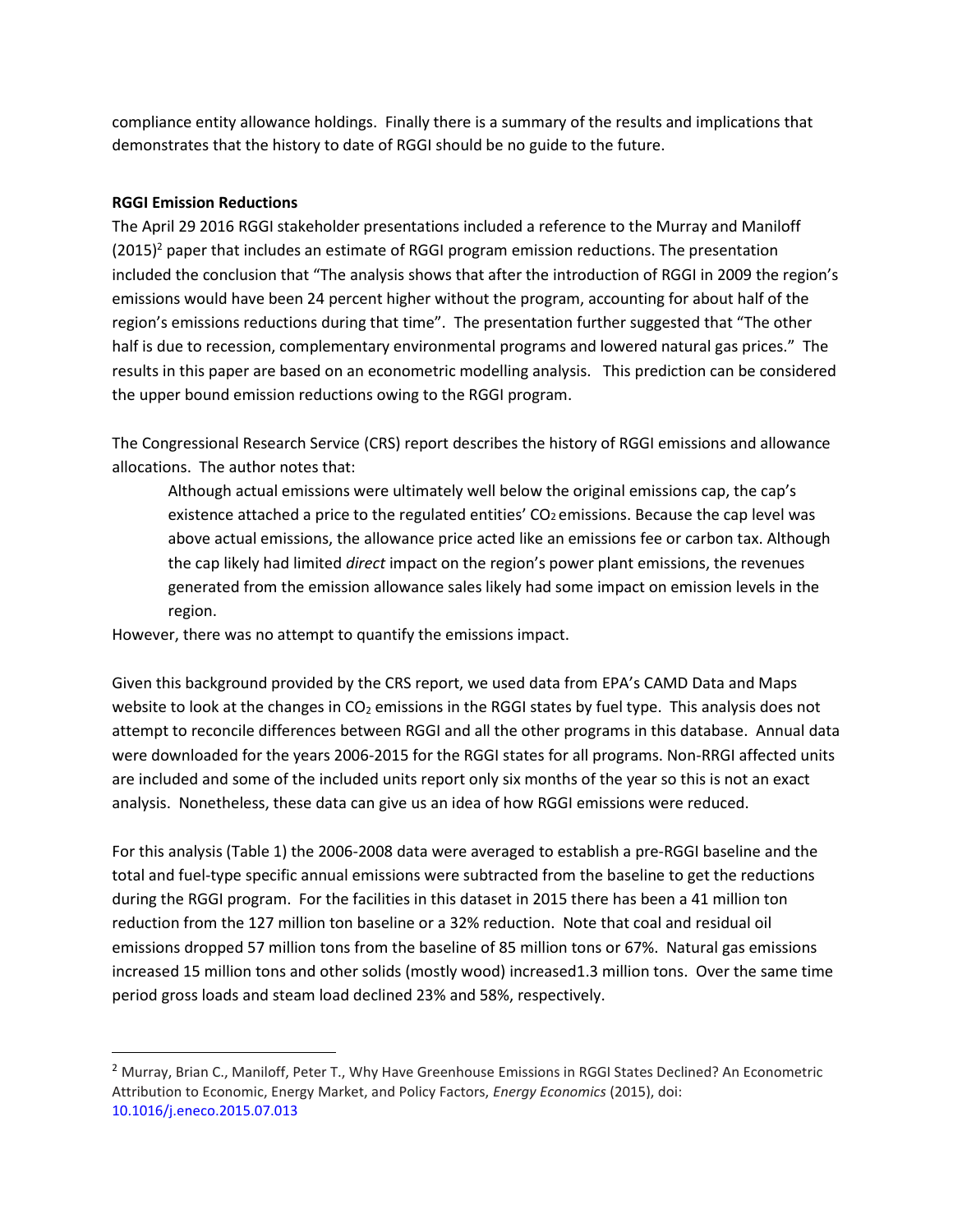The RGGI "Investment of RGGI Proceeds Through 2013" **3** report states that "Over their lifetime, these RGGI investments are projected to save more than 48.7 million mmBtu of fossil fuels and 11.5 million MWh of electricity, avoiding the release of approximately 10 million short tons of carbon pollution". In 2013 RGGI CO<sub>2</sub> emissions were 89,115,811 tons of CO<sub>2</sub> so based on this RGGI report were it not for RGGI there would have been 10 million more tons of  $CO<sub>2</sub>$  emitted so total emissions would have been 99,115,811 tons so the difference from the baseline is 28,178,600 tons (Table 2). We calculated the percentage difference with and without the program to compare with results from the Murray and Maniloff paper. That calculation estimates that emissions would have only been 11% higher than without the program according to the RGGI estimate of investment impacts.

The lower bound for RGGI program  $CO<sub>2</sub>$  emissions reductions during this period can also be estimated. It can be argued that the coal and residual oil emissions were lower due solely to the changes in cost differences relative to natural gas and additional regulations and compliance pressure for NOx, Hg, and (in New York) opacity. This assumes that RGGI compliance is incorporated into the bid price and so was not a driver in facility decisions. Making those assumptions then means that the  $CO<sub>2</sub>$  reductions directly due to RGGI should be the savings of 48.7 million mmBtu of natural gas specifically and the natural gas emission factor for CO<sub>2</sub> should be used for CO<sub>2</sub> displacement. Table 3 lists this calculated value, 2,848,950 tons. This calculation shows that emissions would have been only 3% higher than without the program.

### **New York Emission Reductions**

 $\overline{a}$ 

Table 4 provides  $CO<sub>2</sub>$  emission reductions for New York only. For the facilities in this dataset in 2015 there was a 13.5 million ton reduction (29%) from the 46.8 million ton baseline. Note that coal and residual oil emissions dropped 23.1 million tons (80%) from the baseline of 28.9 million tons Natural gas emissions increased 10.9 million tons. Over the same time period gross loads and steam load were 18% and 39% lower, respectively.

Because of our expertise in New York we can explicitly consider factors affecting particular facilities. Consider, for example, the coal-fired RG&E Russel station which operated from 2006-2008 (emitting  $\sim$ one million tons of CO2) and retired before 2009. Without investments in pollution control equipment for particulates, Hg and NOx the facility could not operate and meet emission compliance requirements. Therefore, none of the observed reductions should be ascribed to RGGI. At the other end of the spectrum for New York coal facilities is Huntley. This facility retired completely in early 2016 even though investments were made in pollution controls to meet the opacity, Hg and NOx limits. Despite those investments the facility closed as a result of operating costs, as coal is not currently competitive with gas. The erosion of load due to the recession and loss of manufacturing higher load requirements also played a factor. This is the same problem that is causing viability issues with the Upstate NY nuclear units. Given the range of factors affecting these coal units we can assume that New York coal retirements and operating reductions are more likely due to factors other than the RGGI program.

<sup>&</sup>lt;sup>3</sup> Investment of RGGI Proceeds Through 2013, Published April 2015 by RGGI Investment of RGGI Proceeds: Full [Report.](https://www.rggi.org/docs/ProceedsReport/Investment-RGGI-Proceeds-Through-2013.pdf)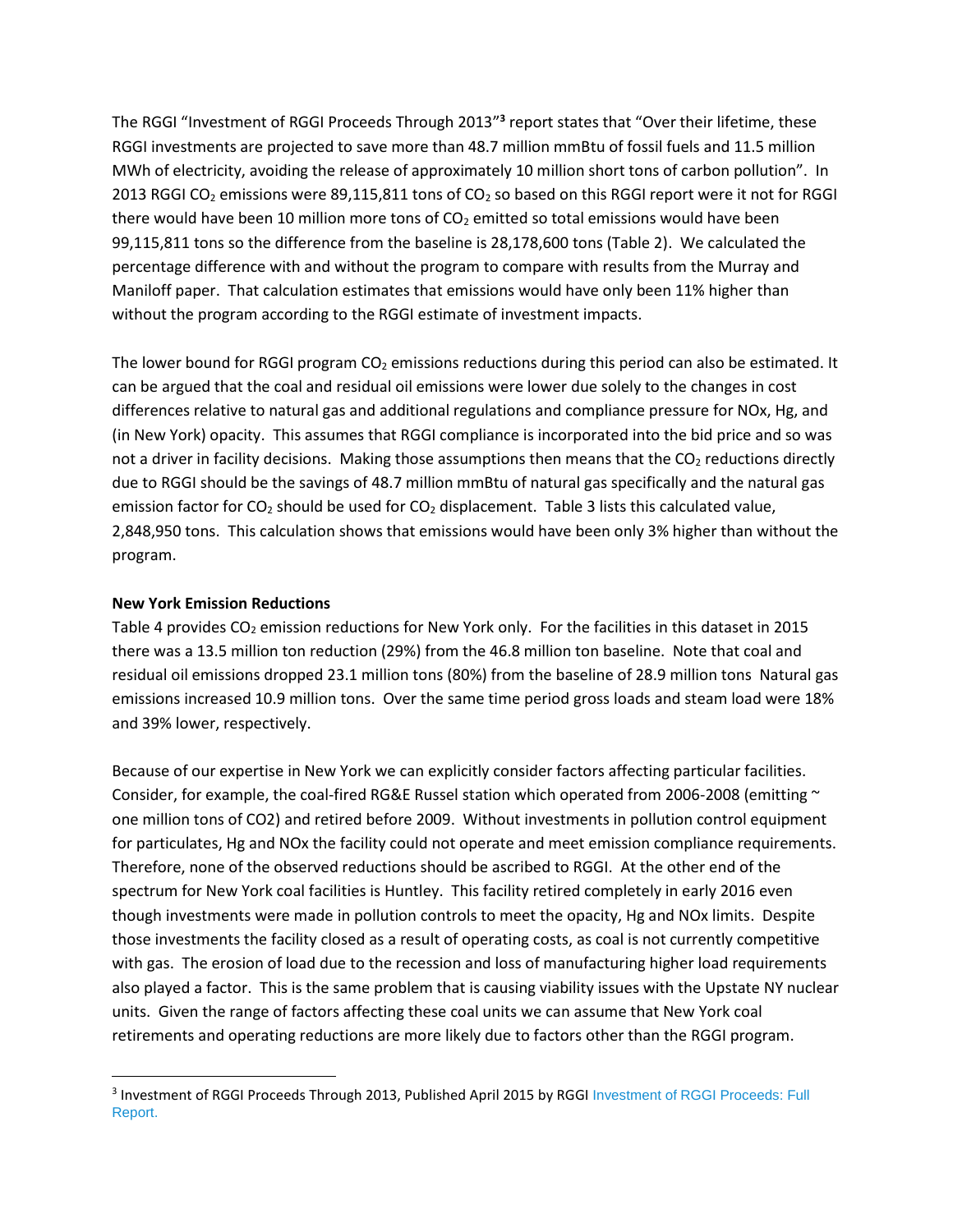Residual oil-fired units are similarly constrained by fuel price differential and, to a lesser extent, additional compliance requirements. However, it appears that capacity payments and the ability to cofire natural gas at some facilities are sufficient to maintain the viability of New York's residual oil units because none of them have retired. Oil-fired unit emissions dropped 56% despite no loss of units. Importantly, in order to remain in compliance with minimum operating constraints imposed by the New York Independent System Operator, any significant lowering of emissions below a total of three million tons of year is unlikely.

The 2015 RGGI Operating Plan<sup>4</sup> provides estimates of CO<sub>2</sub> emission reduction benefits of New York's RGGI investments. This report notes that over the lifetime of these investments, there will be savings of more than 33.6 million mmBtu of fossil fuels avoiding the release of approximately 3.4 million short tons of CO<sub>2</sub>. In 2014 NY CO<sub>2</sub> emissions were 34,692,213 tons of CO<sub>2</sub> so based on this report were it not for RGGI there would have been 3.4 million more tons of  $CO<sub>2</sub>$  emitted; total emissions would have been 37,445,220 tons so the difference from the baseline is 9,332,156 tons (Table 5). In order to compare with the claim from the Murray and Maniloff paper we need to calculate the percentage difference with and without the program. That calculation estimates that emissions would have only been 8% higher without the program according to the RGGI estimate of investment impacts.

The lower bound for RGGI-caused  $CO<sub>2</sub>$  emissions reductions during this period can also be estimated. We again assume the coal and residual oil emissions declined due solely to the changes in cost differences relative to natural gas and additional regulations and compliance pressure for NOx, Hg, and opacity. We also assume RGGI compliance is incorporated into the bid price and not a driver in facility decisions. Making those assumptions then means that the CO<sub>2</sub> reductions directly due to RGGI should be the savings of 33.6 million mmBtu of natural gas specifically and the natural gas emission factor for  $CO<sub>2</sub>$  should be used for  $CO<sub>2</sub>$  displacement. Table 6 lists this calculated value, 1,965,600 tons. This calculation shows that emissions would have been only 4% higher than without the program.

#### **Allowance Bank Holdings**

 $\overline{\phantom{a}}$ 

In cap and auction programs that distribute the allowances directly to compliance entities the allowance market consists primarily of surplus allowances from compliance entities that do not need them for compliance. In the RGGI auction scheme allowances are available to anyone willing to purchase them. In the worst case non-compliance entities could purchase all the allowances in the auctions then charge affected sources above market prices. That has not happened and is unlikely to happen in the future. Importantly we have no data to indicate what level of non-compliance entity holdings would adversely affect the market. Note, however that there are other factors in play that could change the historical ratio of compliance to non-compliance allowance holdings. We reviewed two RGGI market monitoring

<sup>4</sup> New York's Regional Greenhouse Gas Initiative Investment Plan *2015 Operating Plan,* Prepared by: New York State Energy Research and Development Authority, Albany, NY, September 2015 **<http://www.nyserda.ny.gov/About/Regional-Greenhouse-Gas-Initiative/Auction-Proceeds>**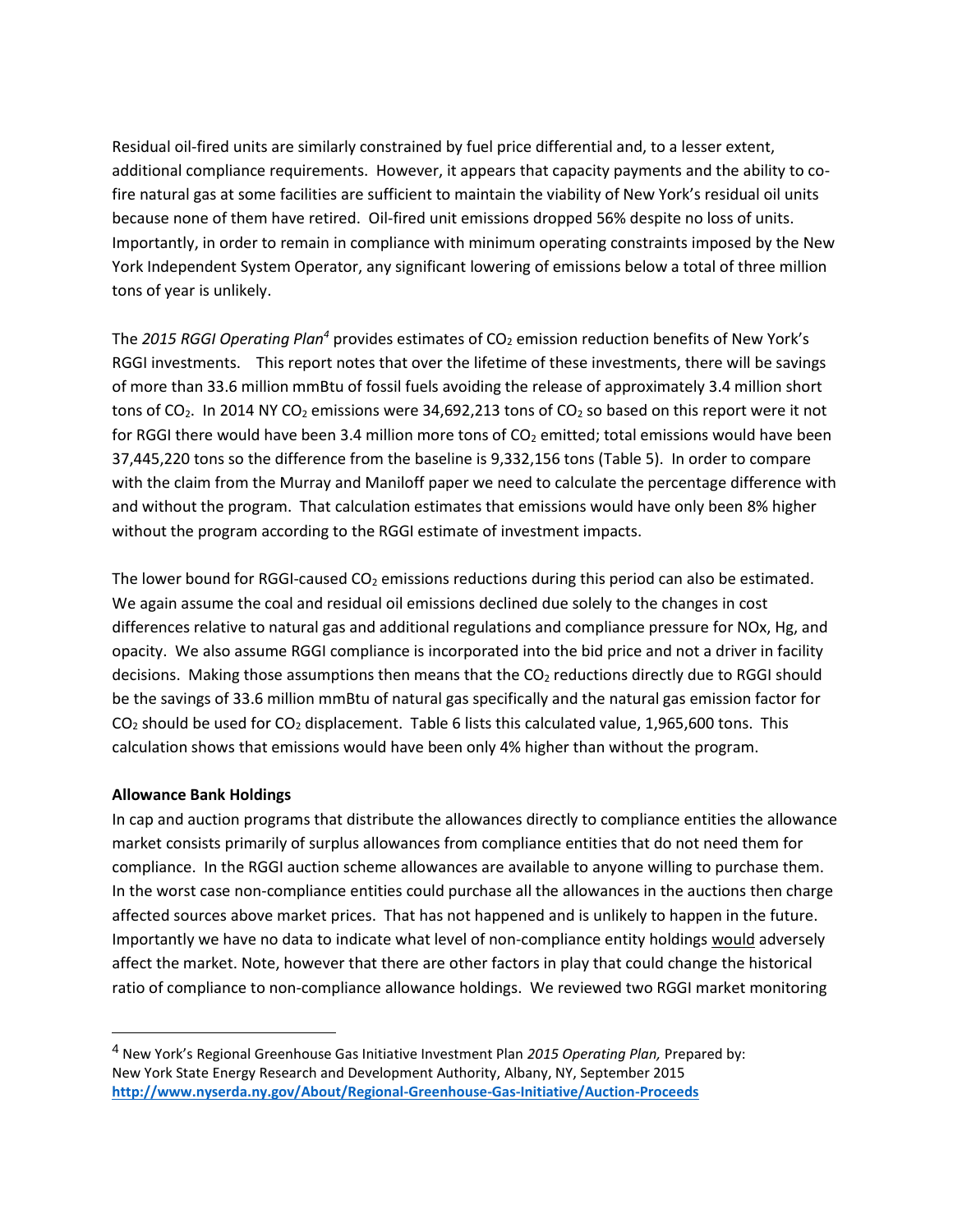reports to determine if the compliance entity share of the total allowances is decreasing over time because compliance entities are using their allowances more quickly than non-compliance entities due to allowance surrenders for compliance.

There are two ways to determine the trend of compliance entity allowance holdings. The first is to use the market auction reports [\(https://www.rggi.org/market/market\\_monitor\)](https://www.rggi.org/market/market_monitor). Table 7 summarizes market monitor data from reports since Auction 14. The last column, compliance entity allowance holdings, lists the percentage of allowances held by compliance entities. The Auction 14 market monitor report (12/9/2011) for the last auction of the first compliance period states: "Compliance entities and their affiliates will hold 97 percent of the allowances in circulation following the settlement of allowances sold in Auction 14." The most recent auction market monitor report (3/9/2016) states: "After settlement of allowances sold in Auction 31, 50 percent of the allowances in circulation will be held by firms that are believed to hold them for compliance purposes." Clearly the trend is to a smaller proportion of allowances for compliance entities. However, this approach does not quantify the number of allowances available to compliance entities.

The second way is to use the quarterly *[Secondary Market Reports on the CO](http://www.rggi.org/docs/Market/MM_Secondary_Market_Report_2016_Q1.pdf)<sup>2</sup> Allowance Market* that lists the market monitor's assessment of the allowances in circulation at the end of the quarter and the number held by compliance-oriented entities. This report does not include a table of historical data and the information available has changed with time. In the first quarter of 2012 this report estimated that compliance-oriented entities held 98% of the allowances available but did not include an estimate of the total number of allowances in circulation. The first quarter of 2013 report is the first report that also included the allowances in circulation so we can estimate how many allowances are held by compliance entities. At that time there were 200 million allowances in circulation and 180 million were held by compliance entities. After this quarterly report the share of allowances held by compliance entities has been dropping. After the allowance reconciliation of the second compliance period at the end of 2014, the first quarter of 2015 indicated that the share of allowances held by compliance entities dropped to 62% and the number of allowances to 95 million.

One of the problems with trying to develop this trend report is that the categories may have changed. Nonetheless, the latest quarterly report makes our point. At the end of the first quarter of 2016 and after the 2015 Interim Control Period Compliance deadline and the sale of allowances in Auction 31 Compliance-oriented entities held approximately 79 million of the allowances in circulation (43 percent). This report also notes that approximately 95 million of the allowances in circulation (51 percent) are believed to be held for compliance purposes. Whichever value is appropriately used to compare to previous reports the percentage of compliance entity holdings is going down.

This analysis does confirm that the compliance entity share of the total allowances in circulation decreases over time. It is not clear how this report treated the interim compliance period adjustment but if you assume that they withdrew 50% of the 2015 emissions then compliance entities currently hold approximately 79 million allowances of the 186 million allowances in circulation. When the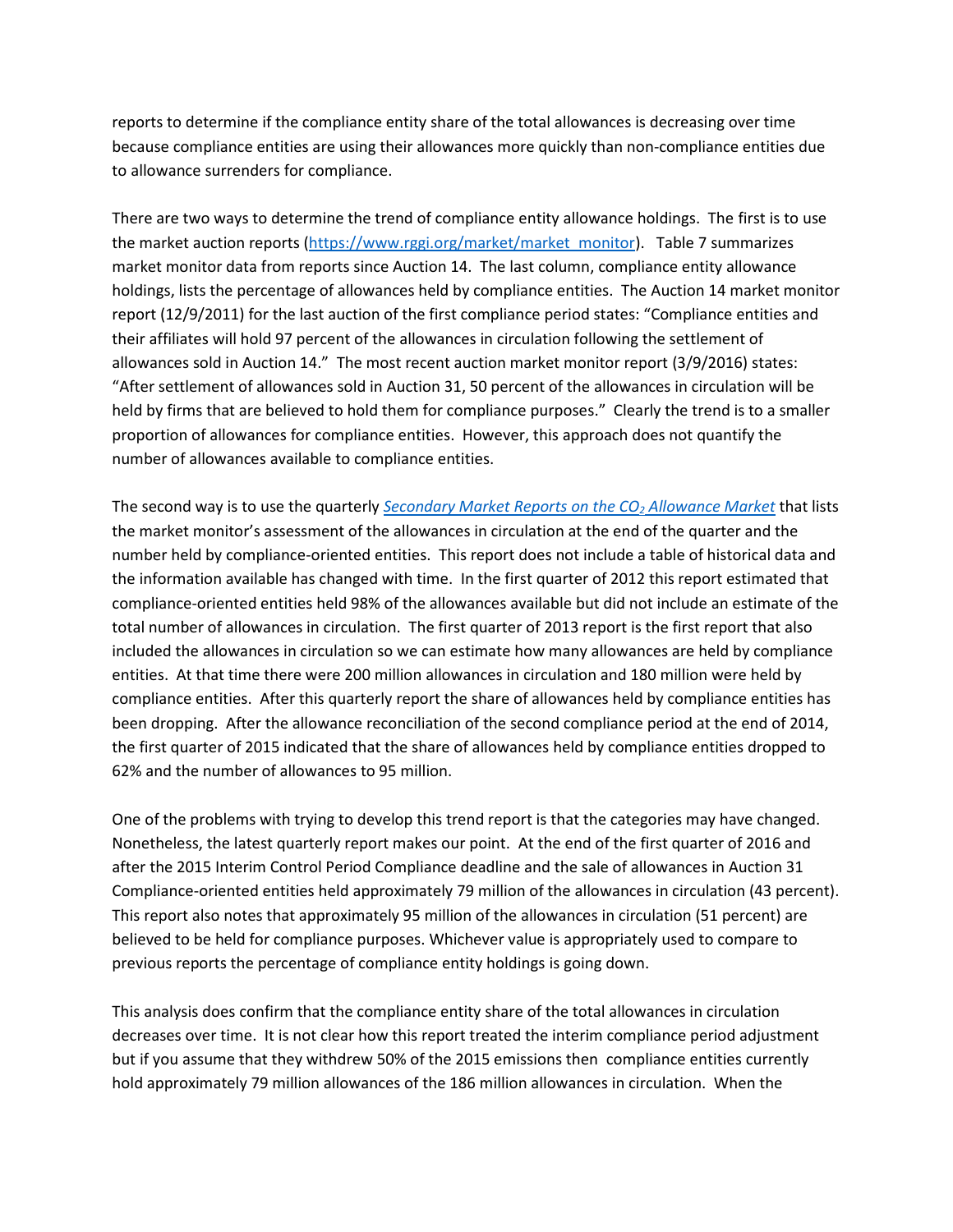remaining 50% of the allowances needed to cover the 84.8 million tons emitted in 2015 are subtracted from the compliance entity holdings they are left with only 37 million tons.

The intent of the control period interim adjustments was to draw down the allowance bank and coupled with the 2.5% reduction in annual allowances available, RGGI will have a constrained market. In 2015, the CO2 allowance budget was 88,725,000, but after the interim control period adjustments and various set-asides reduced allowances and the CCR added allowances the final total was 74,580,709 allowances. RGGI emissions were 84,818,235, a difference of 10,237,526 tons. This means that 12% of the 2015 emissions have to be covered by the allowance bank. The consequence of these adjustments is that the share of allowances owned by compliance entities is getting smaller faster because they are using their allowances to make up for the interim adjustment shortfall.

# **Summary**

 $\overline{\phantom{a}}$ 

# **Emission History**

Our analysis shows that the region's  $CO<sub>2</sub>$  emissions would have been somewhere between 24 percent and 3 percent higher without the RGGI program. The Alliance believes that in New York the impact of RGGI is much closer to the bottom of the range than the top.

Importantly, regardless of which estimate is correct, there is no question that the future will be different. The  $CO<sub>2</sub>$  emission history for RGGI and New York both indicate that the future reductions will be more difficult than in the past. As the CRS report<sup>5</sup> notes:

The revised cap took effect in January 2014. RGGI's new, more-binding cap may have vastly different effects than its predecessor. It is uncertain how this new development may impact electricity use and prices in the RGGI region and, in turn, the perception and support for the program.

The fuel price differential between lower carbon emitting natural gas and coal or residual oil was the primary driver of emission reductions. Most of those reductions have already been made so this naturally cost-effective emission reduction method will not be available in the future. Note that facility energy efficiency programs could reduce  $CO<sub>2</sub>$  emissions but because fuel costs have always been a primary driver of production costs it is unlikely that many more cost-effective efficiencies are available.

As a result, future reductions will have to be driven by RGGI investments. RGGI Inc. indicates that those investments were responsible for "approximately 10 million tons of reductions" over five years or two millions tons of reductions per year of investments. NYSERDA claims investments have resulted in avoiding the release of approximately 3.4 million tons of CO<sub>2</sub> over six years or 567,000 tons per year. For the RGGI states a 2.5% reduction per year requires lowering  $CO<sub>2</sub>$  emissions by 2,157,739 tons per year

<sup>5</sup> Ramseur, Jonathan L., April 27, 2016: *The Regional Greenhouse Gas Initiative: Lessons Learned and Issues for Congress,* Congressional Research Service**,** 7-5700, R41836, [The Regional Greenhouse Gas Initiative: Lessons](https://www.fas.org/sgp/crs/misc/R41836.pdf)  [Learned and Issues for Congress.](https://www.fas.org/sgp/crs/misc/R41836.pdf)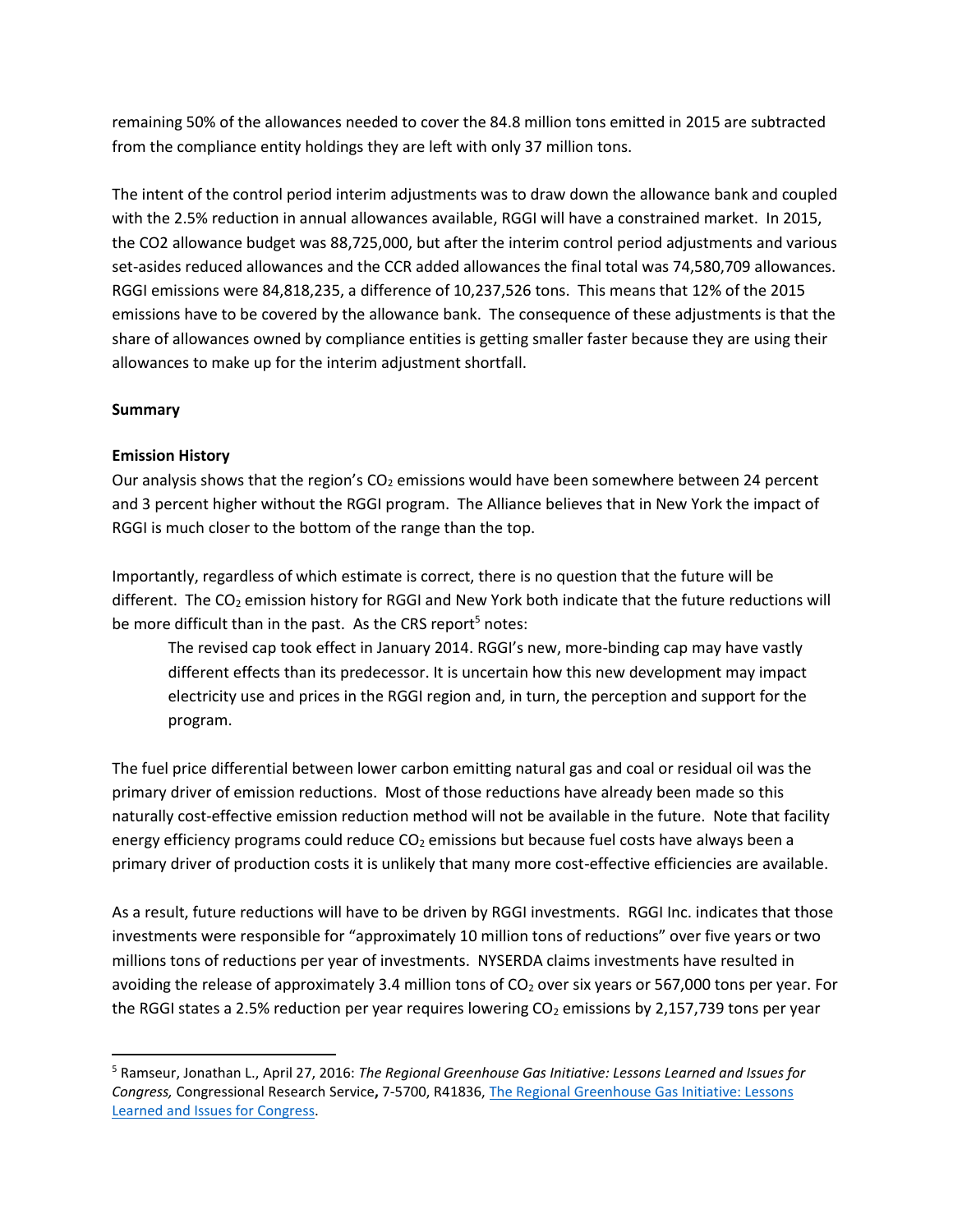from the 2015 emission level and in New York a 2.5% reduction per year requires lowering  $CO<sub>2</sub>$ emissions by 831,132 tons per year from 2015 levels.

# **Compliance Entity Share of Available Allowances**

The electric generating unit industry concern with non-compliance entity holdings is the possibility of market control. For the most part EGUs only purchase what they need when they will need it with only a small margin (typically 5%) for compliance. In the event that auction allowances are insufficient to provide what they need based on projected emissions they will have to go to the secondary market to get the allowances needed for compliance.

It does not require any collusion at all for the non-compliance entities to realize that simply by holding their existing allowances that eventually the compliance entities are going to have to approach them for allowances or alter their generation plans. As a result, the cost containment reserve becomes a critical tool to prevent market manipulation. Even with the addition of the CCR allowances the compliance entity share of the total allowance bank is going down by around ten million tons per year. These data suggest that the future success of RGGI may be more dependent on flexibility mechanisms such as the CCR.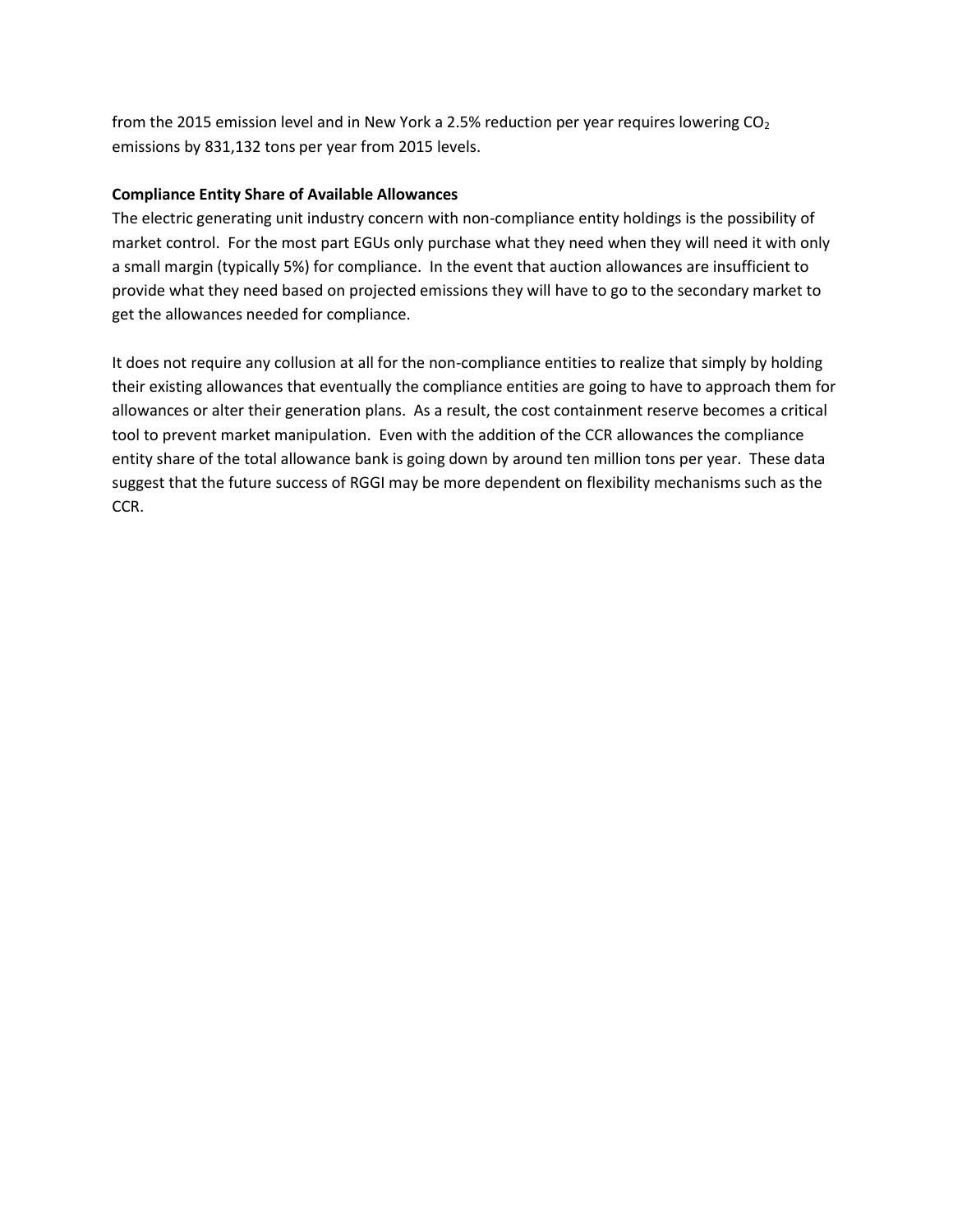### **Table 1: RGGI State CO<sup>2</sup> Emission Reductions**

**RGGI States, Annual Totals, All Program Units: CO<sup>2</sup> Mass, Gross Load and Steam Load by Primary Fuel Type**

|      |             |            |           | CO <sub>2</sub> Mass (Short Tons) |                  |                |           | Load        | Steam      |
|------|-------------|------------|-----------|-----------------------------------|------------------|----------------|-----------|-------------|------------|
|      |             |            | Other     | <b>Residual</b>                   |                  | <b>Natural</b> | Other     |             |            |
| Year | Total       | Coal       | Solid     | Oil                               | <b>Other Oil</b> | Gas            | Gas       | (MWh)       | (1000 lb)  |
| 2006 | 128,402,332 | 74,482,225 | 445,565   | 12,977,610                        | 1,984,279        | 38,288,295     | 224,357   | 178,593,586 | 98,661,029 |
| 2007 | 133,903,150 | 75,223,761 | 1,001,373 | 14,177,045                        | 2,480,820        | 40,871,862     | 148,289   | 188,533,942 | 95,382,948 |
| 2008 | 119,577,750 | 67,977,062 | 1,428,256 | 9,709,910                         | 2,104,278        | 38,215,109     | 143,136   | 166,139,460 | 92,777,237 |
| 2009 | 108,487,823 | 57,324,247 | 1,164,165 | 6,879,835                         | 1,834,159        | 41,141,370     | 144,047   | 147,434,248 | 69,305,382 |
| 2010 | 118,444,437 | 59,736,642 | 1,054,168 | 8,385,012                         | 1,557,561        | 47,691,093     | 19,961    | 161,111,800 | 62,316,413 |
| 2011 | 104,844,759 | 43,871,136 | 855,087   | 5,175,109                         | 1,504,451        | 52,381,671     | 1,057,306 | 154,295,324 | 47,356,683 |
| 2012 | 95,595,473  | 29,096,542 | 1,105,357 | 6,575,331                         | 1,905,569        | 56,069,189     | 843,485   | 152,426,369 | 43,017,645 |
| 2013 | 89,115,811  | 31,759,050 | 1,171,191 | 4,915,312                         | 1,599,335        | 49,499,432     | 171,491   | 138,186,304 | 43,737,027 |
| 2014 | 89,553,622  | 31,060,039 | 2,039,574 | 4,858,765                         | 1,394,087        | 49,980,173     | 220,984   | 136,051,149 | 41,706,830 |
| 2015 | 86,309,540  | 23,279,018 | 2,253,858 | 4,972,163                         | 1,335,180        | 54,283,220     | 186,101   | 136,088,543 | 40,053,785 |

#### **RGGI States, Annual Totals, All Program Units: Parameter Changes from 2006-2008 Baseline**

|      |               |               |                       | CO <sub>2</sub> Mass (Short Tons) |            |                       |              | Load          | Steam         |
|------|---------------|---------------|-----------------------|-----------------------------------|------------|-----------------------|--------------|---------------|---------------|
| Year | <b>Total</b>  | Coal          | Other<br><b>Solid</b> | <b>Residual</b><br>Oil            | Other Oil  | <b>Natural</b><br>Gas | Other<br>Gas | (MWh)         | (1000 lb)     |
| Base | 127,294,411   | 72,561,016    | 958,398               | 12,288,188                        | 2,189,792  | 39,125,089            | 171,927      | 177,755,662   | 95,607,071    |
| 2009 | $-18,806,587$ | $-15,236,769$ | 205,767               | $-5,408,353$                      | $-355,633$ | 2,016,281             | $-27,880$    | $-30,321,414$ | $-26,301,690$ |
| 2010 | $-8,849,974$  | $-12,824,374$ | 95,770                | $-3,903,177$                      | $-632,231$ | 8,566,004             | $-151,966$   | $-16,643,863$ | $-33,290,658$ |
| 2011 | $-22,449,651$ | -28,689,880   | $-103,311$            | $-7,113,080$                      | $-685,341$ | 13,256,583            | 885,378      | $-23,460,338$ | -48,250,389   |
| 2012 | $-31,698,937$ | -43,464,474   | 146,959               | $-5,712,857$                      | $-284,223$ | 16,944,100            | 671,558      | $-25,329,293$ | $-52,589,427$ |
| 2013 | $-38,178,600$ | -40,801,966   | 212,793               | -7,372,877                        | $-590,458$ | 10,374,344            | -436         | $-39,569,358$ | -51,870,044   |
| 2014 | -37,740,789   | $-41,500,977$ | 1,081,176             | -7,429,423                        | -795,705   | 10,855,084            | 49,056       | $-41,704,513$ | $-53,900,241$ |
| 2015 | -40,984,871   | -49,281,998   | 1,295,460             | $-7,316,025$                      | $-854,612$ | 15,158,131            | 14,174       | $-41,667,120$ | -55,553,286   |

#### **RGGI States, Annual Totals, All Program Units: CO<sup>2</sup> % Changes from 2006-2008 Baseline**

|      |              |        | Other        | <b>Residual</b> |                  | <b>Natural</b> | Other  |        |              |
|------|--------------|--------|--------------|-----------------|------------------|----------------|--------|--------|--------------|
| Year | <b>Total</b> | Coal   | <b>Solid</b> | Oil             | <b>Other Oil</b> | Gas            | Gas    | Load   | <b>Steam</b> |
| 2009 | $-15%$       | $-21%$ | 21%          | $-44%$          | $-16%$           | 5%             | $-16%$ | $-17%$ | $-28%$       |
| 2010 | $-7%$        | $-18%$ | 10%          | $-32%$          | $-29%$           | 22%            | $-88%$ | -9%    | $-35%$       |
| 2011 | $-18%$       | $-40%$ | $-11%$       | $-58%$          | $-31%$           | 34%            | 515%   | $-13%$ | $-50%$       |
| 2012 | $-25%$       | $-60%$ | 15%          | $-46%$          | $-13%$           | 43%            | 391%   | $-14%$ | $-55%$       |
| 2013 | $-30%$       | -56%   | 22%          | $-60%$          | $-27%$           | 27%            | 0%     | $-22%$ | $-54%$       |
| 2014 | $-30%$       | $-57%$ | 113%         | $-60%$          | $-36%$           | 28%            | 29%    | $-23%$ | $-56%$       |
| 2015 | $-32%$       | $-68%$ | 135%         | $-60%$          | $-39%$           | 39%            | 8%     | $-23%$ | $-58%$       |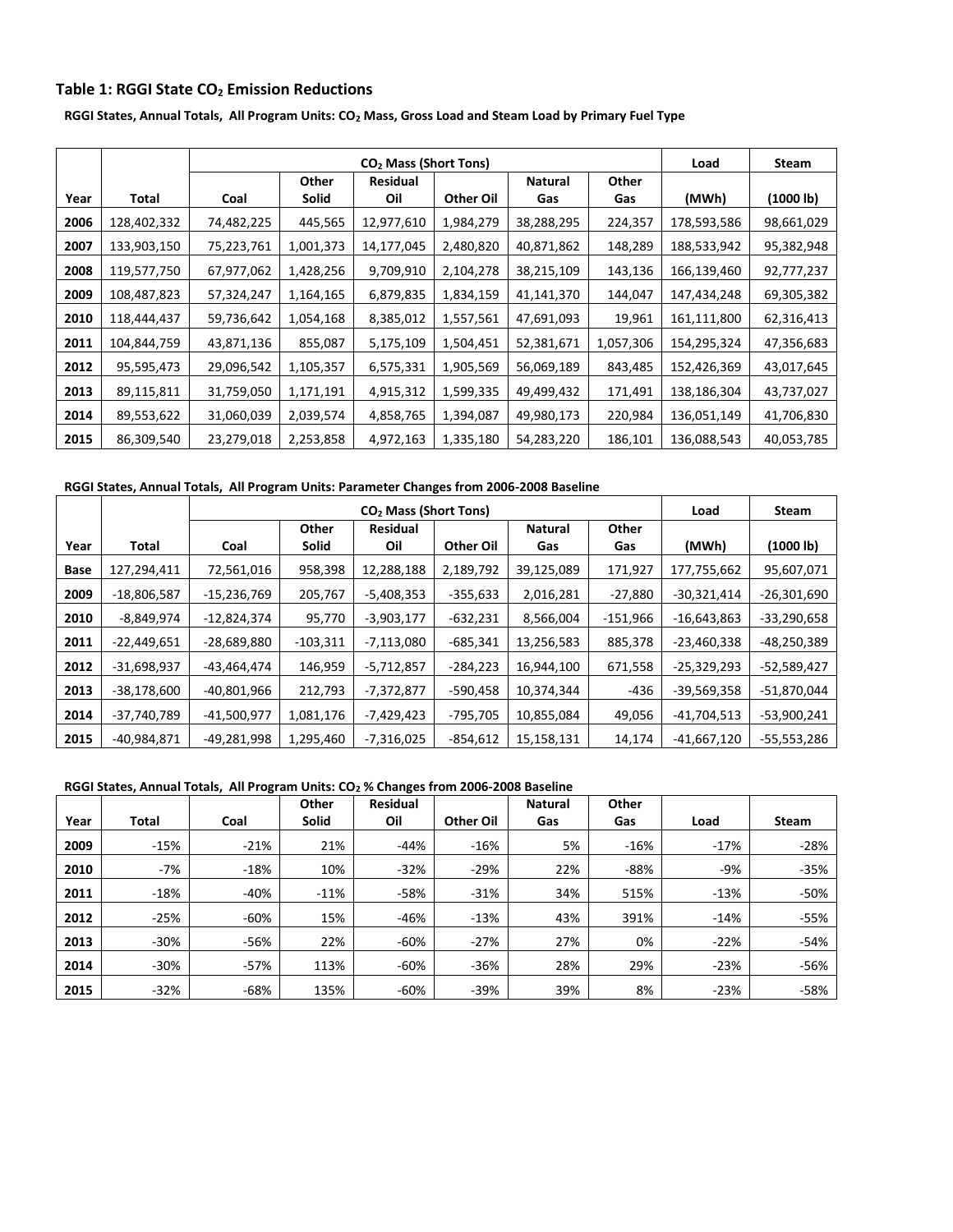|      |                   |               |             |           | CO <sub>2</sub> Mass (Short Tons) |            |            |         | Load        | Steam         |
|------|-------------------|---------------|-------------|-----------|-----------------------------------|------------|------------|---------|-------------|---------------|
|      |                   |               |             | Other     |                                   |            | Natural    | Other   |             |               |
| Year |                   | Total         | Coal        | Solid     | <b>Residual Oil</b>               | Other Oil  | Gas        | Gas     | (MWh)       | (1000 lb)     |
|      | <b>Baseline</b>   | 127,294,411   | 72,561,016  | 958,398   | 12,288,188                        | 2,189,792  | 39,125,089 | 171,927 | 177,755,662 | 95,607,071    |
| 2013 | w/RGGI            | 89,115,811    | 31,759,050  | 1,171,191 | 4,915,312                         | 1,599,335  | 49,499,432 | 171,491 | 138,186,304 | 43,737,027    |
| 2013 | <b>RGGI Delta</b> |               |             |           |                                   |            | 10,000,000 |         | 11,500,000  |               |
| 2013 | w/o RGGI          | 99,115,811    | 31,759,050  | 1,171,191 | 4,915,312                         | 1,599,335  | 59,499,432 | 171,491 | 149,686,304 | 43,737,027    |
| 2013 | Delta             | $-28,178,600$ | -40,801,966 | 212,793   | $-7,372,877$                      | -590,458   | 20,374,344 | -436    | -28,069,358 | $-51,870,044$ |
|      |                   |               |             |           |                                   |            |            |         |             |               |
| 2015 | w/RGGI            | 86,309,540    | 23,279,018  | 2,253,858 | 4,972,163                         | 1,335,180  | 54,283,220 | 186,101 | 136,088,543 | 40,053,785    |
| Rate | <b>RGGI Rate</b>  |               |             |           |                                   |            | 2,000,000  |         | 2,300,000   |               |
| 2015 | <b>RGGI Delta</b> |               |             |           |                                   |            | 14,000,000 |         | 16,100,000  |               |
| 2015 | w/o RGGI          | 100,309,540   | 23,279,018  | 2,253,858 | 4,972,163                         | 1,335,180  | 68,283,220 | 186,101 | 152,188,543 | 40,053,785    |
| 2015 | Delta             | $-26,984,871$ | -49,281,998 | 1,295,460 | -7,316,025                        | $-854,612$ | 29,158,131 | 14,174  | -25,567,120 | -55,553,286   |

**Table 2: Estimates of CO<sup>2</sup> Emissions with and without RGGI Using RGGI Emission rate**

RGGI states that "Over their lifetime, these RGGI investments are projected to save more than 48.7 million mmBtu of fossil fuels and 11.5 million MWh of electricity, avoiding the release of approximately 10 million short tons of carbon pollution". The baseline data are the average of 2006-2008. The 2013 RGGI delta row lists that data and the w/o RGGI row incorporates those values in the totals. In order to estimate 2015 values it was assumed that additional reductions in 2014 and 2015 would equal the rate of reductions achieved by RGGI in the first five years of the program. The delta row is the change from the baseline.

**Table 3: Estimates of CO<sup>2</sup> Emissions with and without RGGI Using Natural Gas Emission Factor for CO<sup>2</sup> Reductions**

|      |                   |               |             |              |                     | Load      | <b>Steam</b>   |         |               |             |
|------|-------------------|---------------|-------------|--------------|---------------------|-----------|----------------|---------|---------------|-------------|
|      |                   |               |             | Other        |                     |           | <b>Natural</b> | Other   |               |             |
| Year |                   | Total         | Coal        | <b>Solid</b> | <b>Residual Oil</b> | Other Oil | Gas            | Gas     | (MWh)         | (1000 lb)   |
| 2013 | w/RGGI            | 89,115,811    | 31,759,050  | 1,171,191    | 4,915,312           | 1,599,335 | 49,499,432     | 171,491 | 138,186,304   | 43,737,027  |
| 2013 | <b>RGGI Delta</b> |               |             |              |                     |           | 2,848,950      |         | 11,500,000    |             |
| 2013 | w/o RGGI          | 91,964,761    | 31,759,050  | 1,171,191    | 4,915,312           | 1,599,335 | 52,348,382     | 171,491 | 149,686,304   | 43,737,027  |
| 2013 | <b>Delta</b>      | $-35,329,650$ | -40,801,966 | 212,793      | $-7,372,877$        | -590,458  | 13,223,294     | $-436$  | $-28,069,358$ | -51,870,044 |

| 2015 | w/RGGI            | 86,309,540    | 23,279,018  | 2,253,858 | 4,972,163  | 1.335.180 | 54.283.220 | 186.101 | 136,088,543 | 40,053,785  |
|------|-------------------|---------------|-------------|-----------|------------|-----------|------------|---------|-------------|-------------|
| Rate | <b>RGGI Rate</b>  |               |             |           |            |           | 569.790    |         | 2,300,000   |             |
| 2015 | <b>RGGI Delta</b> |               |             |           |            |           | 3,988,530  |         | 16,100,000  |             |
| 2015 | w/o RGGI          | 90,298,070    | 23,279,018  | 2,253,858 | 4.972.163  | 1.335.180 | 58,271,750 | 186.101 | 152,188,543 | 40,053,785  |
| 2015 | Delta             | $-36,996,341$ | -49,281,998 | 1,295,460 | -7,316,025 | -854,612  | 19,146,661 | 14,174  | -25,567,120 | -55,553,286 |

These estimates are the same as Table 2 except that it is assumed that all the RGGI induced reduction in load affects only natural gas emissions because the coal and residual oil price differential with natural gas and other environmental regulations caused the fuel switches away from those fuels instead of RGGI. The EIA CO<sub>2</sub> emission factor for natural gas of 117 lbs  $CO<sub>2</sub>$ per mmBtu was used with the 48.7 million mmBtu RGGI reduction estimate. The delta row is the change from the baseline which is the same as Table 2.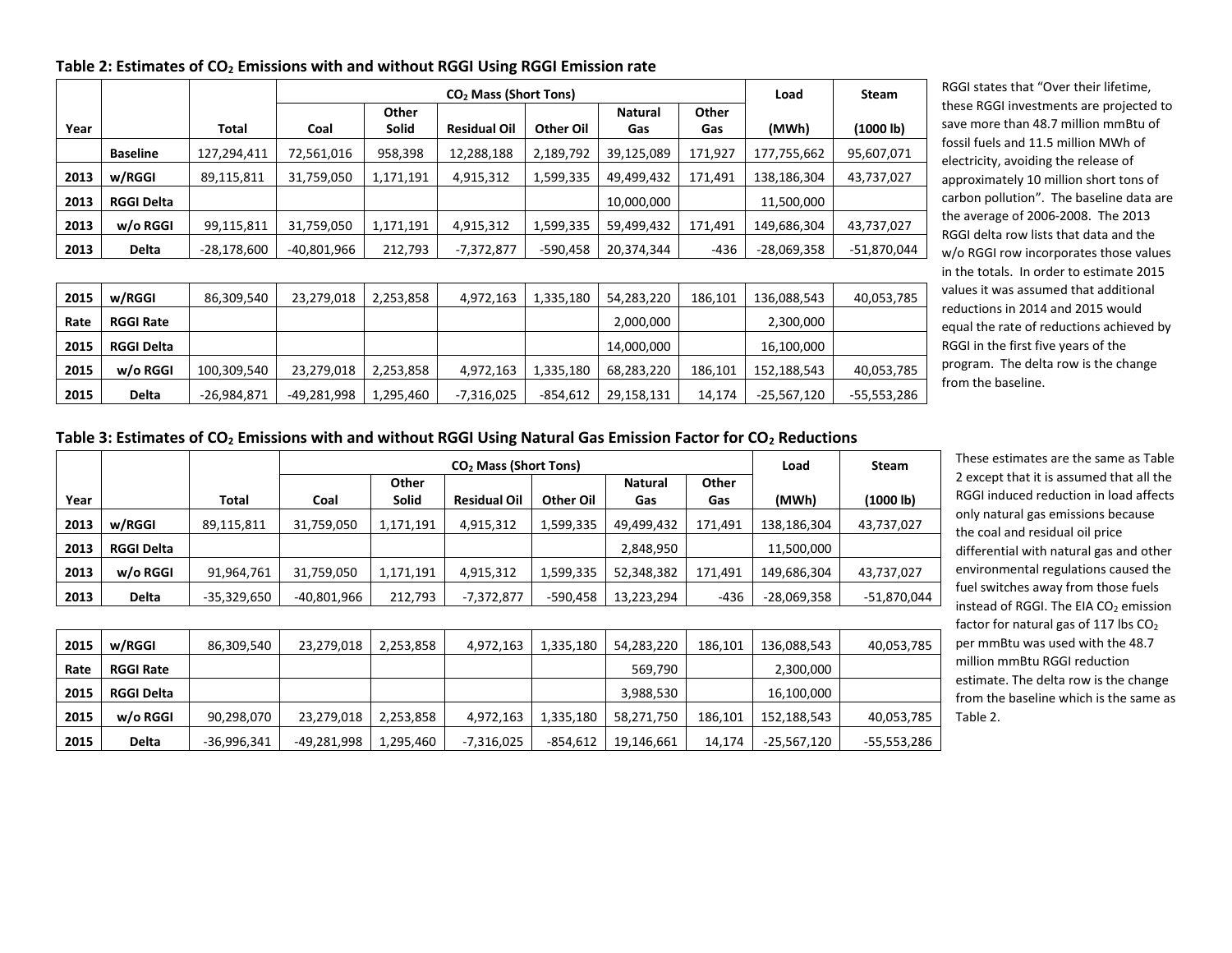# **Table 4: New York State Only CO<sup>2</sup> Emission Reductions**

|      |                 |            | $CO2$ tons per primary fuel type |           |                       |               |                                |
|------|-----------------|------------|----------------------------------|-----------|-----------------------|---------------|--------------------------------|
| Year | CO <sub>2</sub> | Coal       | <b>Residual</b><br>Oil           | Other Oil | <b>Natural</b><br>Gas | Load<br>(MWh) | <b>Steam Load</b><br>(1000 lb) |
| 2006 | 47,912,271      | 22,183,541 | 8,709,203                        | 1,649,917 | 15,369,610            | 74,112,212    | 50,139,655                     |
| 2007 | 49,575,411      | 21,630,223 | 8,748,343                        | 1,921,077 | 17,021,092            | 77,850,741    | 48,344,919                     |
| 2008 | 42,844,448      | 18,679,355 | 6,652,123                        | 1,686,932 | 15,381,567            | 65,374,328    | 45,681,285                     |
| 2009 | 38,295,368      | 13,637,433 | 5,104,878                        | 1,370,850 | 17,973,806            | 57,738,755    | 34,460,702                     |
| 2010 | 42,563,848      | 14,950,792 | 6,233,220                        | 576,286   | 20,714,884            | 64,883,058    | 36,569,316                     |
| 2011 | 37,445,417      | 10,394,280 | 3,880,581                        | 306,381   | 22,864,174            | 61,275,085    | 30,031,312                     |
| 2012 | 35,800,053      | 5,030,164  | 3,625,339                        | 437,716   | 26,520,219            | 64,017,117    | 26,911,472                     |
| 2013 | 33,991,141      | 5,129,951  | 3,392,926                        | 199,768   | 24,679,151            | 59,063,066    | 29,257,671                     |
| 2014 | 34,692,213      | 4,655,020  | 3,039,643                        | 124,538   | 26,197,561            | 60,104,983    | 29,293,688                     |
| 2015 | 33,245,276      | 2,229,725  | 3,524,698                        | 108,193   | 26,809,082            | 59,369,103    | 29,490,634                     |

|      |                 |               | $CO2$ tons per primary fuel type |              |                       |               |                                |
|------|-----------------|---------------|----------------------------------|--------------|-----------------------|---------------|--------------------------------|
| Year | CO <sub>2</sub> | Coal          | <b>Residual</b><br>Oil           | Other Oil    | <b>Natural</b><br>Gas | Load<br>(MWh) | <b>Steam Load</b><br>(1000 lb) |
| Base | 46,777,377      | 20,831,040    | 8,036,556                        | 1,752,642    | 15,924,090            | 72,445,760    | 48,055,286                     |
| 2009 | $-8,482,009$    | $-7,193,606$  | $-2,931,678$                     | -381,792     | 2,049,716             | -14,707,005   | $-13,594,584$                  |
| 2010 | $-4,213,528$    | -5,880,247    | $-1,803,336$                     | -1,176,356   | 4,790,794             | $-7,562,702$  | $-11,485,971$                  |
| 2011 | -9,331,960      | $-10,436,759$ | -4,155,975                       | -1,446,261   | 6,940,084             | $-11,170,676$ | $-18,023,974$                  |
| 2012 | $-10,977,324$   | -15,800,876   | -4,411,218                       | -1,314,926   | 10,596,130            | $-8,428,643$  | $-21,143,815$                  |
| 2013 | $-12,786,235$   | -15,701,089   | -4,643,631                       | $-1,552,874$ | 8,755,061             | $-13,382,695$ | $-18,797,615$                  |
| 2014 | $-12,085,163$   | $-16,176,019$ | $-4,996,913$                     | $-1,628,104$ | 10,273,471            | $-12,340,777$ | $-18,761,598$                  |
| 2015 | $-13,532,101$   | -18,601,315   | -4,511,858                       | -1,644,449   | 10,884,992            | $-13,076,657$ | -18,564,652                    |

|      |                 |        | <b>Residual</b> |           | <b>Natural</b> |        |                   |
|------|-----------------|--------|-----------------|-----------|----------------|--------|-------------------|
| Year | CO <sub>2</sub> | Coal   | Oil             | Other Oil | Gas            | Load   | <b>Steam Load</b> |
| 2009 | $-18%$          | $-35%$ | $-36%$          | $-22%$    | 13%            | -20%   | $-28%$            |
| 2010 | $-9%$           | $-28%$ | $-22%$          | $-67%$    | 30%            | $-10%$ | $-24%$            |
| 2011 | $-20%$          | $-50%$ | $-52%$          | $-83%$    | 44%            | $-15%$ | $-38%$            |
| 2012 | $-23%$          | -76%   | $-55%$          | $-75%$    | 67%            | $-12%$ | $-44%$            |
| 2013 | $-27%$          | -75%   | $-58%$          | $-89%$    | 55%            | $-18%$ | $-39%$            |
| 2014 | $-26%$          | $-78%$ | $-62%$          | $-93%$    | 65%            | $-17%$ | $-39%$            |
| 2015 | $-29%$          | -89%   | $-56%$          | $-94%$    | 68%            | -18%   | $-39%$            |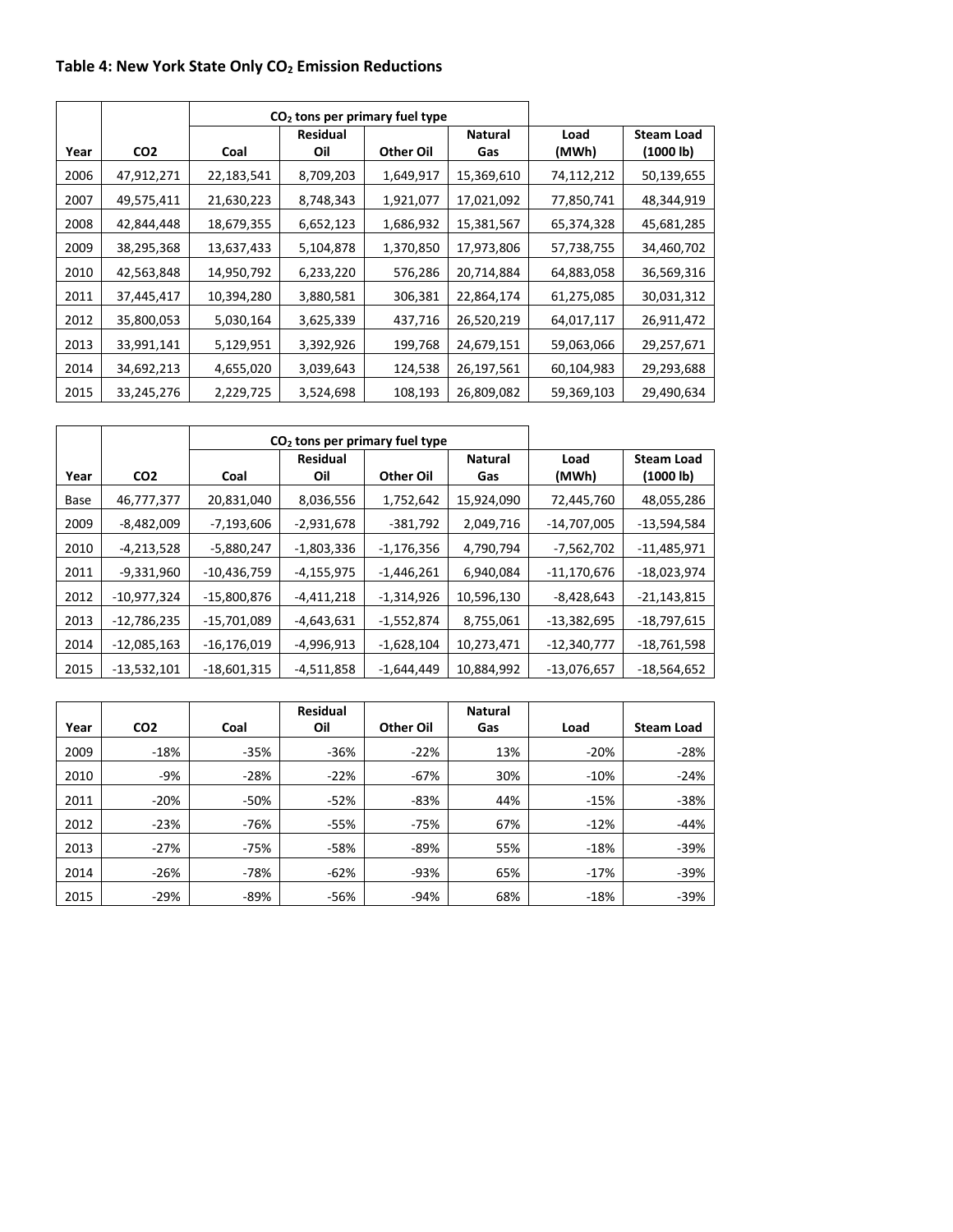| Table 5: Estimates of CO <sub>2</sub> Emissions with and without RGGI Using NYSERDA Emission rate |  |  |
|---------------------------------------------------------------------------------------------------|--|--|
|---------------------------------------------------------------------------------------------------|--|--|

|      |                   |                 | $CO2$ tons per primary fuel type |                 |              |                |               |                   |                   |
|------|-------------------|-----------------|----------------------------------|-----------------|--------------|----------------|---------------|-------------------|-------------------|
|      |                   |                 |                                  | <b>Residual</b> |              | <b>Natural</b> |               |                   |                   |
| Year | <b>Scenario</b>   | CO <sub>2</sub> | Coal                             | Oil             | Other Oil    | Gas            | Load          | <b>Steam Load</b> | <b>Heat Input</b> |
|      | <b>Baseline</b>   | 47,912,271      | 22,183,541                       | 8,709,203       | 1,649,917    | 15,369,610     | 74,112,212    | 50,139,655        | 715,342,694       |
| 2014 | w/RGGI            | 34,692,213      | 4,655,020                        | 3,039,643       | 124,538      | 26,197,561     | 60,104,983    | 29,293,688        | 559,289,034       |
| 2014 | <b>RGGI Delta</b> |                 |                                  |                 |              | 3,428,459      |               |                   | 33,600,000        |
| 2014 | w/o RGGI          | 37,445,220      | 4,655,020                        | 3,039,643       | 124,538      | 29,626,020     | 60,104,983    | 29,293,688        | 592,889,034       |
| 2014 | <b>Delta</b>      | -9,332,156      | -16,176,019                      | -4,996,913      | $-1,628,104$ | 13,701,930     | $-12,340,777$ | $-18,761,598$     | -122,453,661      |

The NYSERDA 2015 Operating Plan notes that investments are anticipated to reduce CO<sup>2</sup> emissions more than 3.4 million tons and achieve nearly 33.6 million mmBtu in energy savings. The baseline data are the average of 2006-2008. The RGGI Delta row lists those values and the w/o RGGI row incorporates those values. The delta row is the change from the baseline.

### **Table 6: Estimates of CO2 Emissions with and without RGGI Using Natural Gas Emission Factor**

|      |                   |                 |               | $CO2$ tons per primary fuel type |              |                       |               |                   |                   |
|------|-------------------|-----------------|---------------|----------------------------------|--------------|-----------------------|---------------|-------------------|-------------------|
| Year | <b>Scenario</b>   | CO <sub>2</sub> | Coal          | <b>Residual</b><br>Oil           | Other Oil    | <b>Natural</b><br>Gas | Load          | <b>Steam Load</b> | <b>Heat Input</b> |
| 2014 | w/RGGI            | 34,692,213      | 4,655,020     | 3,039,643                        | 124,538      | 26,197,561            | 60,104,983    | 29,293,688        | 559,289,034       |
| 2014 | <b>RGGI Delta</b> |                 |               |                                  |              | 1,965,600             |               |                   | 33,600,000        |
| 2014 | w/o RGGI          | 35,982,361      | 4,655,020     | 3,039,643                        | 124,538      | 28,163,161            | 60,104,983    | 29,293,688        | 592,889,034       |
| 2014 | <b>Delta</b>      | $-10,795,015$   | $-16,176,019$ | $-4,996,913$                     | $-1,628,104$ | 12,239,071            | $-12,340,777$ | -18,761,598       | $-122,453,661$    |

These estimates are the same as Table 5 except that it is assumed that all the RGGI induced reduction in load affects only natural gas emissions because the coal and residual oil price differential with natural gas and other environmental regulations caused the fuel switches away from those fuels instead of RGGI. The EIA CO<sub>2</sub> emission factor for natural gas of 117 lbs CO<sub>2</sub> per mmBtu was used with the 33.6 million mmBtu RGGI reduction estimate.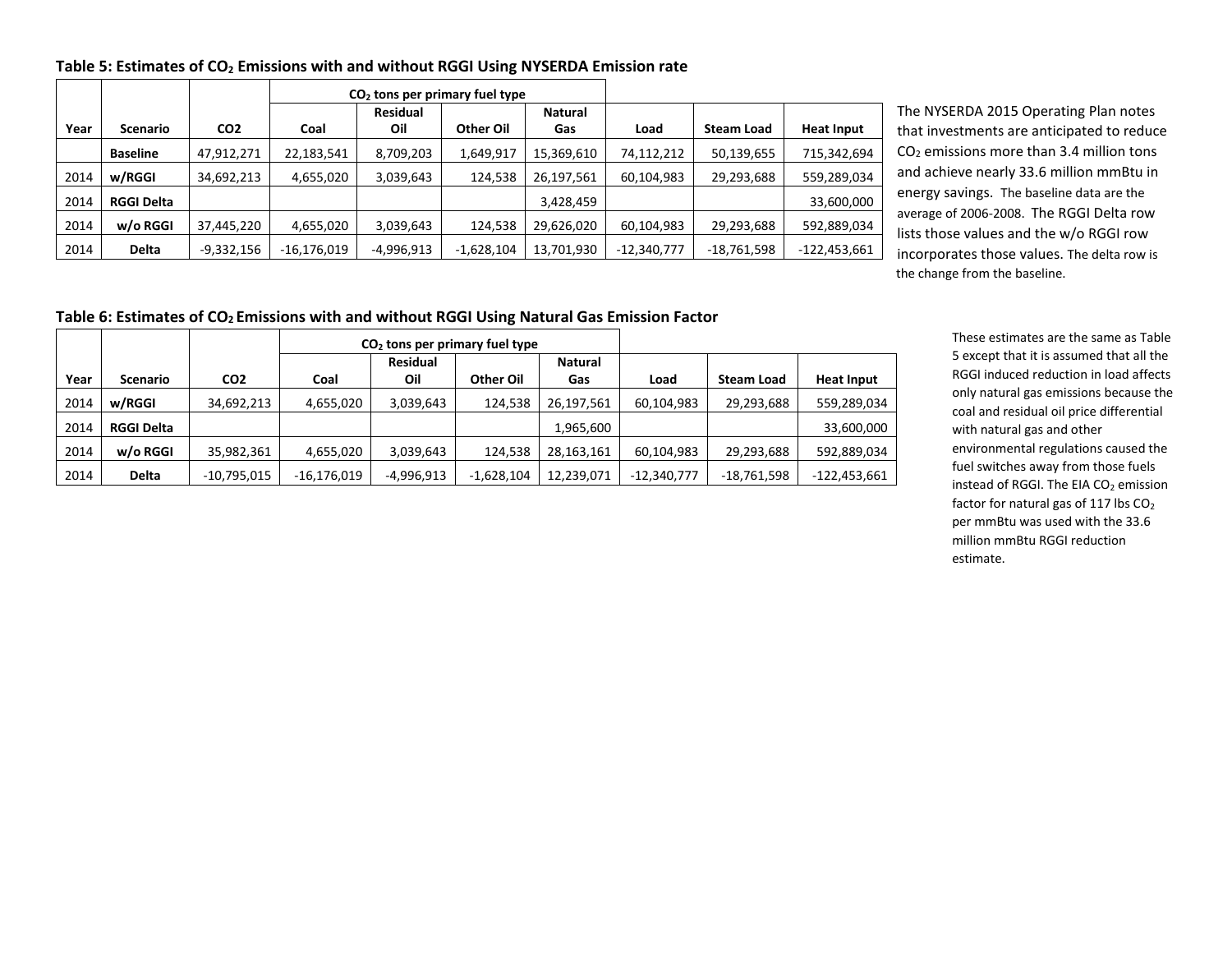**Table 7: Summary of Market Monitoring Reports Auctions 14-31.**

|                |             |                | Ratio of       | <b>Allowance Prices</b> |                 |    |         | <b>Compliance Entities</b> |              |             |                  |                   |
|----------------|-------------|----------------|----------------|-------------------------|-----------------|----|---------|----------------------------|--------------|-------------|------------------|-------------------|
|                |             | <b>Number</b>  | <b>Bids to</b> |                         |                 |    |         |                            | <b>Share</b> | Share of    | <b>Purchased</b> | <b>Allowances</b> |
| <b>Auction</b> | <b>Date</b> | <b>Bidders</b> | <b>Supply</b>  |                         | <b>Clearing</b> |    | Minimum | <b>Maximum</b>             | Purchased    | <b>Bids</b> | to Date          | <b>Holdings</b>   |
| 14             | 12/9/2011   | 38             | 0.63           | \$                      | 1.89            | \$ | 1.89    | \$<br>5.00                 | 99%          | 99%         | 86%              | 97%               |
| 15             | 3/14/2012   | 20             | 0.62           | \$                      | 1.93            | \$ | 1.93    | \$<br>5.36                 | 62%          | 99%         | 87%              | 90%               |
| 16             | 6/6/2012    | 24             | 0.57           | \$                      | 1.93            | \$ | 1.93    | \$<br>6.14                 | 95%          | 95%         | 87%              | 90%               |
| 17             | 9/5/2012    | 22             | 0.65           | Ś                       | 1.93            | \$ | 1.93    | \$<br>6.51                 | 100%         | 100%        | 88%              | 92%               |
| 18             | 12/5/2012   | 29             | 0.53           | \$                      | 1.93            | \$ | 1.93    | \$<br>5.14                 | 100%         | 100%        | 88%              | 94%               |
| 19             | 3/13/2013   | 43             | 2.2            | \$                      | 2.80            | \$ | 1.98    | \$<br>5.03                 | 69%          | 72%         | 88%              | 90%               |
| 20             | 6/5/2013    | 47             | 2.1            | \$                      | 3.21            | \$ | 1.98    | \$<br>5.55                 | 68%          | 80%         | 86%              | 86%               |
| 21             | 9/4/2013    | 42             | 2.0            | \$                      | 2.67            | \$ | 1.98    | \$<br>12.85                | 53%          | 54%         | 84%              | 82%               |
| 22             | 12/4/2013   | 49             | 2.7            | \$                      | 3.00            | \$ | 1.98    | \$<br>12.00                | 43%          | 53%         | 81%              | 77%               |
| 23             | 3/7/2014    | 45             | 3.1            | \$                      | 4.00            | \$ | 2.00    | \$<br>11.85                | 45%          | 65%         | 78%              | 74%               |
| 24             | 6/4/2014    | 43             | 2.9            |                         | 5.02            | \$ | 2.00    | \$<br>19.27                | 55%          | 72%         | 78%              | 77%               |
| 25             | 9/5/2014    | 43             | 2.5            | \$                      | 4.88            | \$ | 2.00    | \$<br>7.35                 | 66%          | 80%         | 78%              | 80%               |
| 26             | 12/5/2014   | 50             | 2.5            |                         | 5.21            | \$ | 2.00    | \$<br>12.20                | 88%          | 71%         | 78%              | 81%               |
| 27             | 3/13/2015   | 45             | 2.8            | \$                      | 5.41            | \$ | 2.05    | \$<br>12.50                | 100%         | 66%         | 78%              | 62%               |
| 28             | 6/5/2015    | 48             | 3.1            | \$                      | 5.50            | \$ | 2.05    | \$<br>12.50                | 68%          | 39%         | 77%              | 55%               |
| 29             | 9/11/2015   | 51             | 3.4            | \$                      | 6.02            | \$ | 2.05    | \$<br>10.00                | 74%          | 40%         | 77%              | 55%               |
| 30             | 12/4/2015   | 51             | 3.0            | Ś                       | 7.50            | \$ | 2.05    | \$<br>10.01                | 80%          | 34%         | 77%              | 55%               |
| 31             | 3/9/2016    | 46             | 3.5            | \$                      | 5.25            | \$ | 2.10    | \$<br>10.46                | 67%          | 41%         | 77%              | 50%               |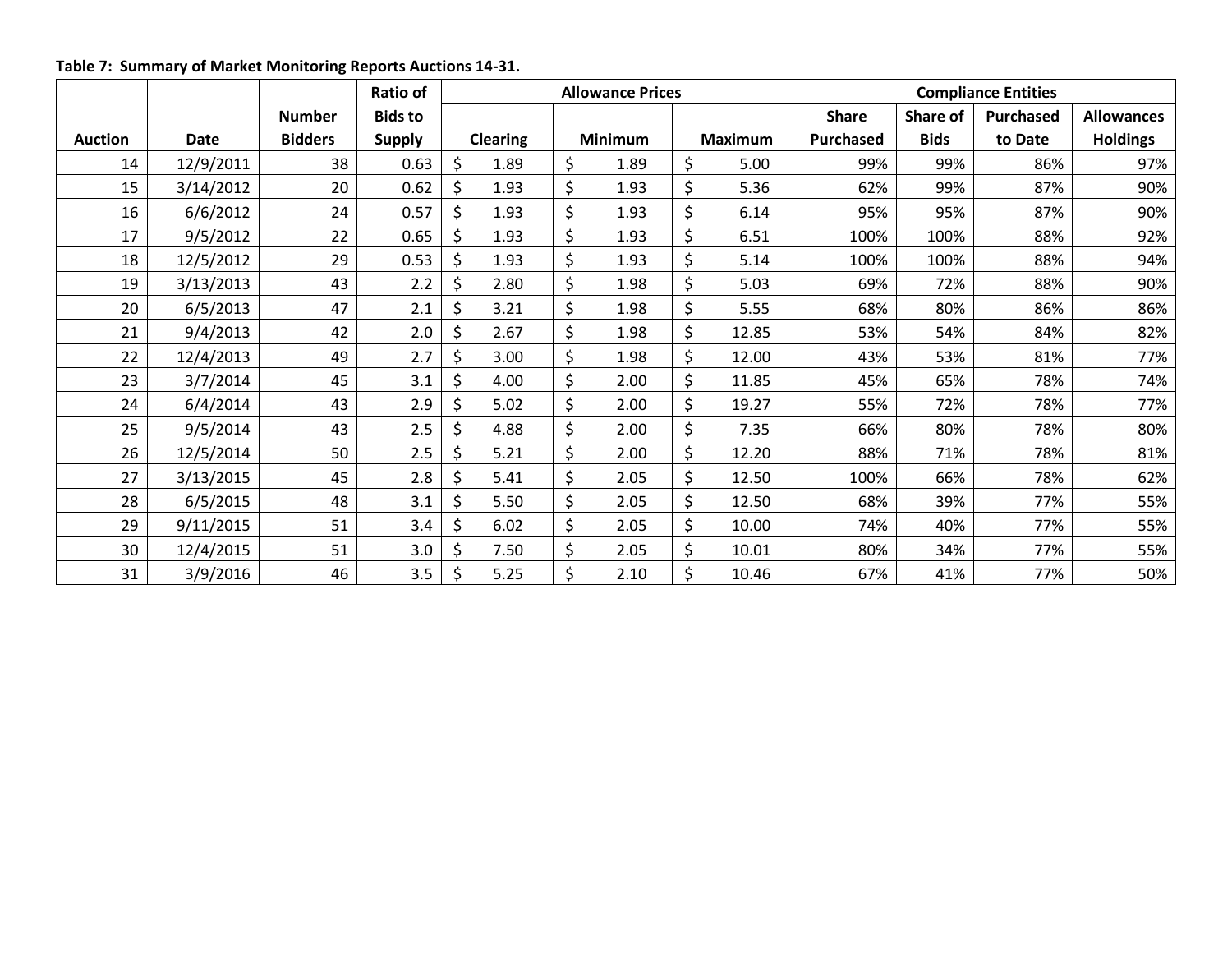# **Table 8: Summary of Secondary Market Monitor Quarterly Reports**

|                |      | <b>Allowances in</b>      | <b>Compliance-Oriented</b> |    |  |  |
|----------------|------|---------------------------|----------------------------|----|--|--|
|                |      | <b>Circulation</b>        | <b>Entities</b>            |    |  |  |
| Quarter        | Year | <b>Million Allowances</b> | <b>Million Allowances</b>  | %  |  |  |
| 1              | 2012 |                           |                            | 98 |  |  |
| 2              | 2012 |                           |                            | 90 |  |  |
| 3              | 2012 |                           |                            | 92 |  |  |
| 4              | 2012 |                           |                            | 94 |  |  |
| 1              | 2013 | 200                       | 180                        | 90 |  |  |
| 2              | 2013 | 239                       | 206                        | 86 |  |  |
| 3              | 2013 | 278                       | 228                        | 82 |  |  |
| 4              | 2013 | 319                       | 255                        | 80 |  |  |
| 1              | 2014 | 344                       | 255                        | 74 |  |  |
| $\overline{2}$ | 2014 | 364                       | 280                        | 77 |  |  |
| 3              | 2014 | 385                       | 308                        | 80 |  |  |
| 4              | 2014 | 403                       | 326                        | 81 |  |  |
| 1              | 2015 | 154                       | 95                         | 62 |  |  |
| $\overline{2}$ | 2015 | 169                       | 116                        | 69 |  |  |
| 3              | 2015 | 202                       | 130                        | 64 |  |  |
| 4              | 2015 | 213                       | 136                        | 64 |  |  |
| $\mathbf{1}$   | 2016 | 186                       | 79                         | 43 |  |  |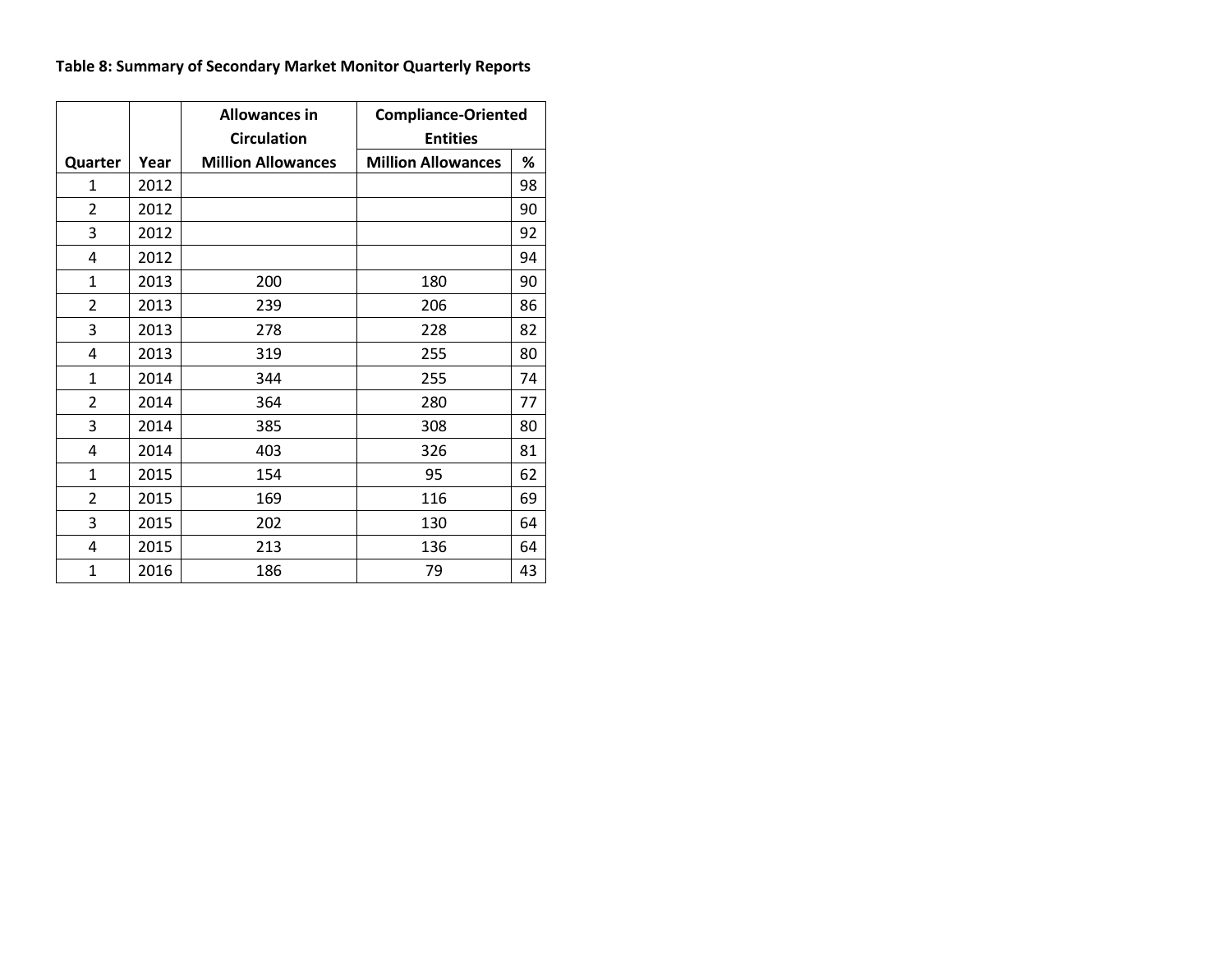# **Attachment 1: RGGI Expected Reductions Due to Program Investments**

New York's Regional Greenhouse Gas Initiative Investment Plan *2015 Operating Plan,* Prepared by: New York State Energy Research and Development Authority, Albany, NY, September 2015 **<http://www.nyserda.ny.gov/About/Regional-Greenhouse-Gas-Initiative/Auction-Proceeds>**

Investments of RGGI proceeds into the programs listed in this Operating Plan are anticipated to result in more than 3.4 million tons of CO<sub>2</sub>e emission reductions over the expected lifetime of the measures and practices; the equivalent of removing nearly 31,000 cars off the road each year over the lifetime of those measures.6 Specifically, the expected lifetime emission reductions would total more than 0.9 million tons of CO<sub>2</sub>e from electricity energy efficiency savings and solar electric generation and more than 2.5 million tons of  $CO<sub>2</sub>e$  from other fuel savings. These expected lifetime emission reductions are associated with the displacement of nearly 4.3 million barrels of crude oil.

NYSERDA Table of  $CO<sub>2</sub>$  emission reductions by fuel type. I cannot find the table with these numbers so that I could use the information in the analysis.

| $CO2$ tons | <b>Fuel Type</b>              |  |  |
|------------|-------------------------------|--|--|
| 58,361     | Other fuels                   |  |  |
| 231,212    | Residual                      |  |  |
| 140,779    | Electric energy efficiency    |  |  |
| 435,020    | Natural gas                   |  |  |
| 1,800,454  | Distillate oil                |  |  |
| 762,633    | Renewable electric generation |  |  |
| 3,428,459  | Total                         |  |  |

### **Executive Summary – Investment of RGGI Proceeds Through 2013**

Investment of RGGI Proceeds Through 2013, Published April 2015 by RGGI [Investment of RGGI Proceeds:](https://www.rggi.org/docs/ProceedsReport/Investment-RGGI-Proceeds-Through-2013.pdf)  [Full Report.](https://www.rggi.org/docs/ProceedsReport/Investment-RGGI-Proceeds-Through-2013.pdf)

The investment of proceeds from the Regional Greenhouse Gas Initiative (RGGI) has powered an investment of over \$1 billion in the energy future of the New England and Mid-Atlantic states. This report reviews the benefits of programs funded through 2013 by RGGI proceeds, which have reduced harmful carbon dioxide  $(CO<sub>2</sub>)$  pollution while spurring local economic growth and job creation.

Over their lifetime, these RGGI investments are projected to save more than 48.7 million mmBTU of fossil fuels and 11.5 million MWh of electricity, avoiding the release of approximately 10 million short tons of carbon pollution. As a whole, the RGGI states have reduced power sector  $CO<sub>2</sub>$  pollution over 40 percent since 2005, while their economies have grown 8 percent, adjusted for inflation.

RGGI programs also save consumers money and help support businesses. The investment of RGGI proceeds through 2013 is projected to return more than \$2.9 billion in lifetime energy bill savings to more than 3.7 million participating households and 17,800 businesses.